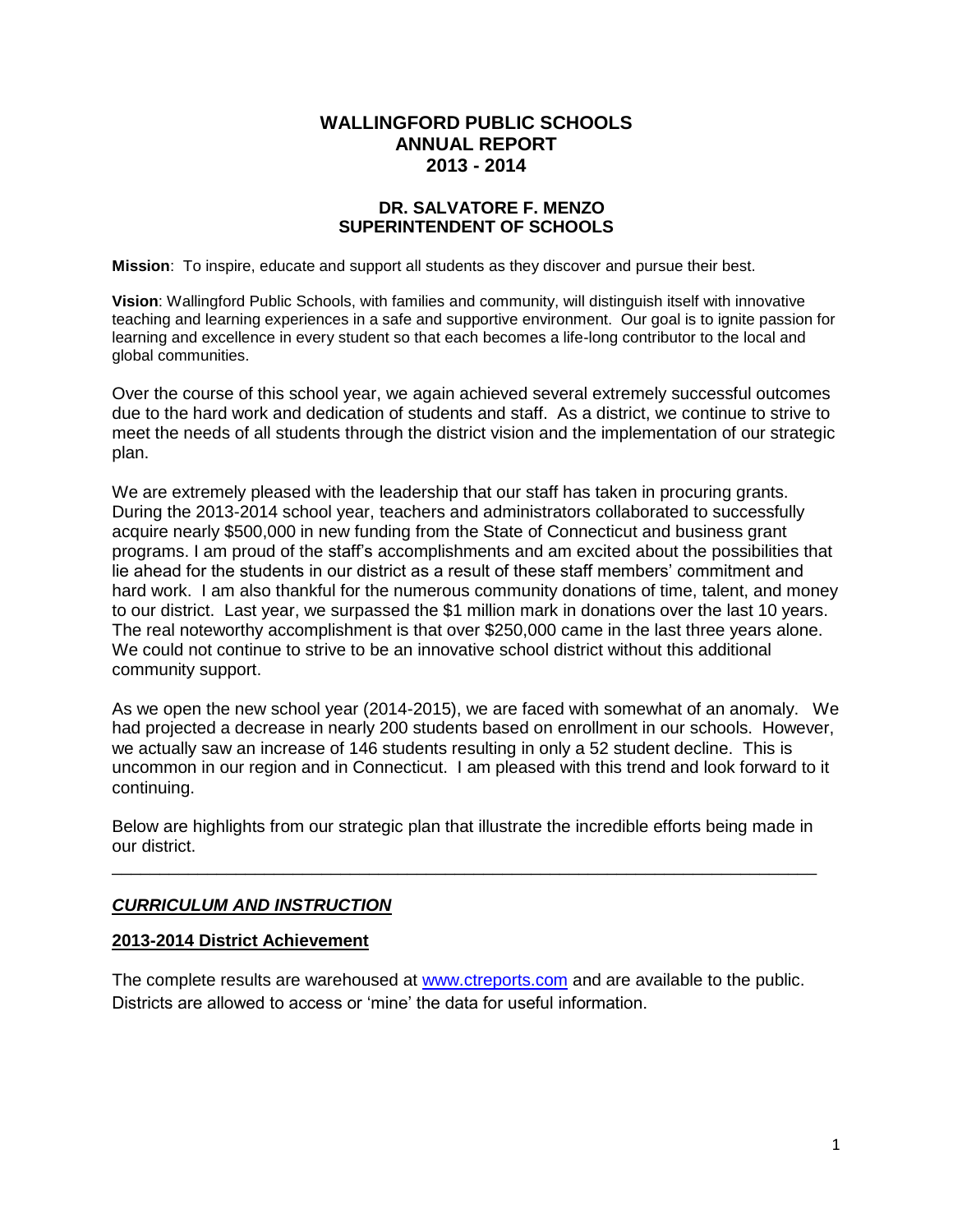**\***Note: Science CMT and CAPT were only state level tests administered in 2014; Smarter Balanced Pilot was administered in Reading and Math; no scores provided on the pilot in 2014

| Wallingford<br><b>Public Schools</b><br>Spring 2014<br><b>CMT and CAPT</b><br><b>District Data by</b><br><b>Grade Level</b> |                           |                                                   |                 |                                         |
|-----------------------------------------------------------------------------------------------------------------------------|---------------------------|---------------------------------------------------|-----------------|-----------------------------------------|
| Grade                                                                                                                       | % at/above<br>proficiency | <b>State Average</b><br>% at/above<br>proficiency | % at/above goal | <b>State Average</b><br>% at/above goal |
| 5                                                                                                                           | 88.2                      | 83.4                                              | 65.6            | 59.6                                    |
| 8                                                                                                                           |                           |                                                   | 73.4            | 62.5                                    |
|                                                                                                                             | 88.5                      | 78.3                                              |                 |                                         |

## **2013-2014 Curriculum and Assessment Development**

The development of K-12 curriculum and performance assessments as well as ongoing instructional improvement continued to be district priorities in **2013-2014**. District efforts have focused on aligning with the new Common Core State Standards (CCSS), adopted by the State of Connecticut in July 2010. Information on the Common Core State Standards (CCSS) can be found at:

## [http://ctcorestandards.org](http://ctcorestandards.org/)

Common Core Standards alignment will continue for several years. In addition, a top priority in **2013-2014** was implementation of K-5 Common Core Standards Instructional Shifts in Literacy and Numeracy, and continued development and implementation of Common Core State Standards in Grade 6-8. Sample Common Core State Standards (CCSS) assessment items can be found at:

## <http://sampleitems.smarterbalanced.org/itempreview/sbac/index.htm>

Highlights of the work accomplished include:

## **Grades K-5**

Language Arts

- Continued K-5 district implementation of new balanced literacy units, unit assessments and a mandatory daily 90 minute LA block
- Continued K-5 district implementation of the Universal Screening and Diagnostic Assessment Plan
- Continued K-5 district implementation of a District Assessment Plan
- Continued K-5 district implementation of a Enrichment / Intervention Block (45 minutes 2-3x per week)
- Pilots of Independent Reading Assessment (IRLA)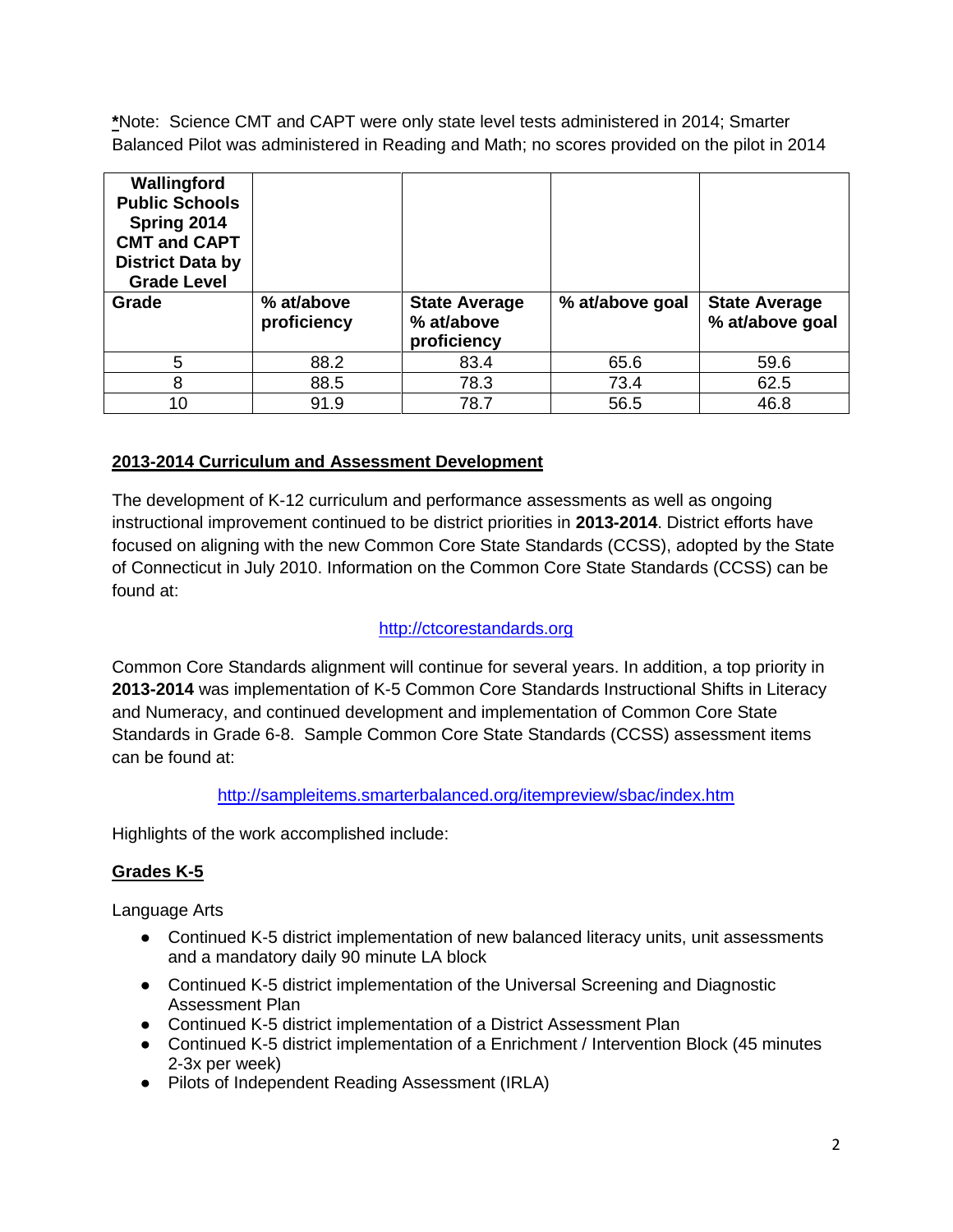#### **Mathematics**

- Continued K-5 district implementation of Unit Pacing Guide
- Continued K-5 district implementation of a District Assessment Plan
- Continued K-5 district implementation of a Enrichment / Intervention Block (45 minutes 2-3x per week)
- Use of 3C CEA grant to build common grade level understanding of math units at the K-5 level

#### World Language

- Developed Grades 3-5 Spanish Curriculum
- Implemented Spanish Year 1 program for all students in grades 3-5

#### **Middle School**

Language Arts

- Continued Pacing Guides and district assessment plan
- Continued District implementation of an Intervention Block for high risk students (45 min. 3-5x per week)

## **Mathematics**

- Continued Pacing Guides and district assessment plan
- Continued District implementation of an Intervention Block for high risk students (45 min. 3-5x per week)
- Accelerated Math and Algebra I; with specific units taught in Summer School as needed

## **High School**

Algebra 1

- Continued Common District Curriculum for Levels A & G
- Ongoing Curriculum revision, alignment with CCSS
- Continued Development of common mid-term and final exams

#### English 9-12

● Ongoing planning–revision/alignment to Common Core Standards (CCS) sequence

## World Language

- Ongoing Common Curriculum developed for Level 1 Spanish, French & Italian
- Ongoing Common Curriculum developed for Level 2 Spanish, French & Italian
- Continued Development of scope and sequence, unit templates with articulated common knowledge, skills and standards across levels
- Common Assessments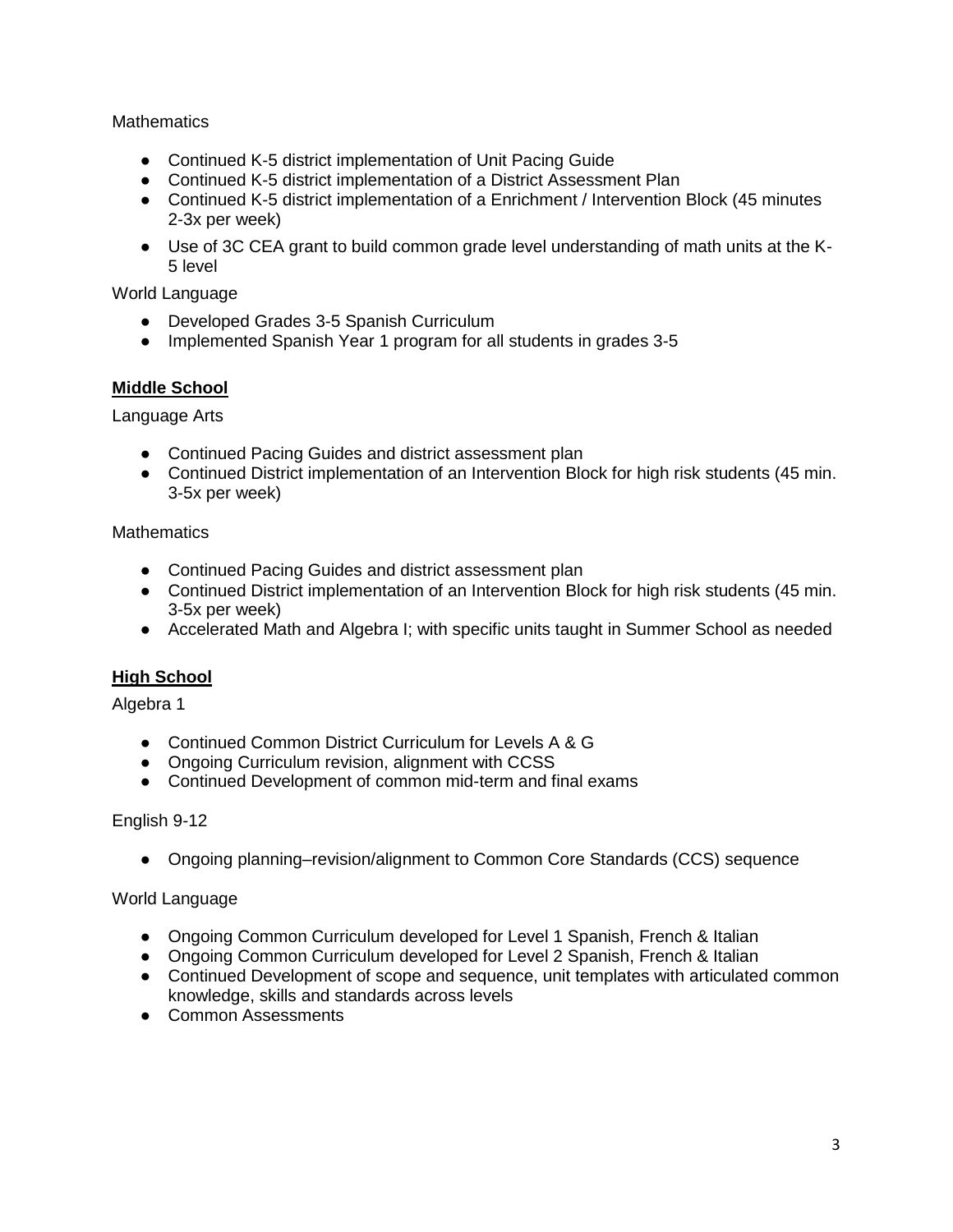## **2013-2014 Professional Development and Instructional Improvements**

District professional development and instructional improvement have focused on critical elements of the implementation of Common Core State Standards, Performance Tasks and Scientific Research Based Intervention (SRBI). All initiatives have a strong focus on the use of data to make instructional adjustments to increase student achievement. A video clip about the shifts related to the implementation of the Common Core can be found at:

# <http://vimeo.com/51933492>

The district provided all K-12 certified staff with regularly scheduled, job embedded Professional Development. In 2013-2014, the district K-5 professional development plan addressed topics related to teaching strategies for English language learners, best practices in reading and math instruction, performance tasks/assessments and implementation of Common Core State Standards. Additionally, K-12 ELA professional development included introduction to IRLA (independent reading assessment). In grades 6-12, staff received training in topics such as common formative assessment, continued implementation of Common Core State Standards, as well as opportunities for self- designed teacher in-service. Positive Behavior Supports and Responsive Classroom training occurred related to improving the social curriculum for all students.

## A sampling of 2013-2014 K-12 professional development activities includes:

- Common Core State Standards Mathematics Unit Review (K-5)
- Common Core State Standards Unit Design in Mathematics and English Language Arts (6-12)
- Common Core State Standards Introduction Content Area Teachers (6-12)
- CT Core Modules #1-4
- Smarter Balanced Assessment Training Modules
- Google Drive/Docs Training
- Math Fact Strategies & Math Concepts facilitated by Kim Sutton
- Competency Based Development
- Standards Based Grading Reporting K-12
- New England League of Secondary Schools Conferences High School
- Argument Writing Strategies for Content Area Teachers (6-12)
- ACES Curriculum Writing

## *PERSONNEL*

## **EMPLOYMENT**

The Personnel Department of the Board of Education has been busy meeting the staffing needs of our district. Thirty-six teachers were hired for the 2014-2015 school year. Nine administrator positions were filled in a variety of areas including IT, curriculum, building-level administration, and the assistant superintendent for personnel. In addition to certified staff, we interviewed and hired non-certified staff where openings existed as well.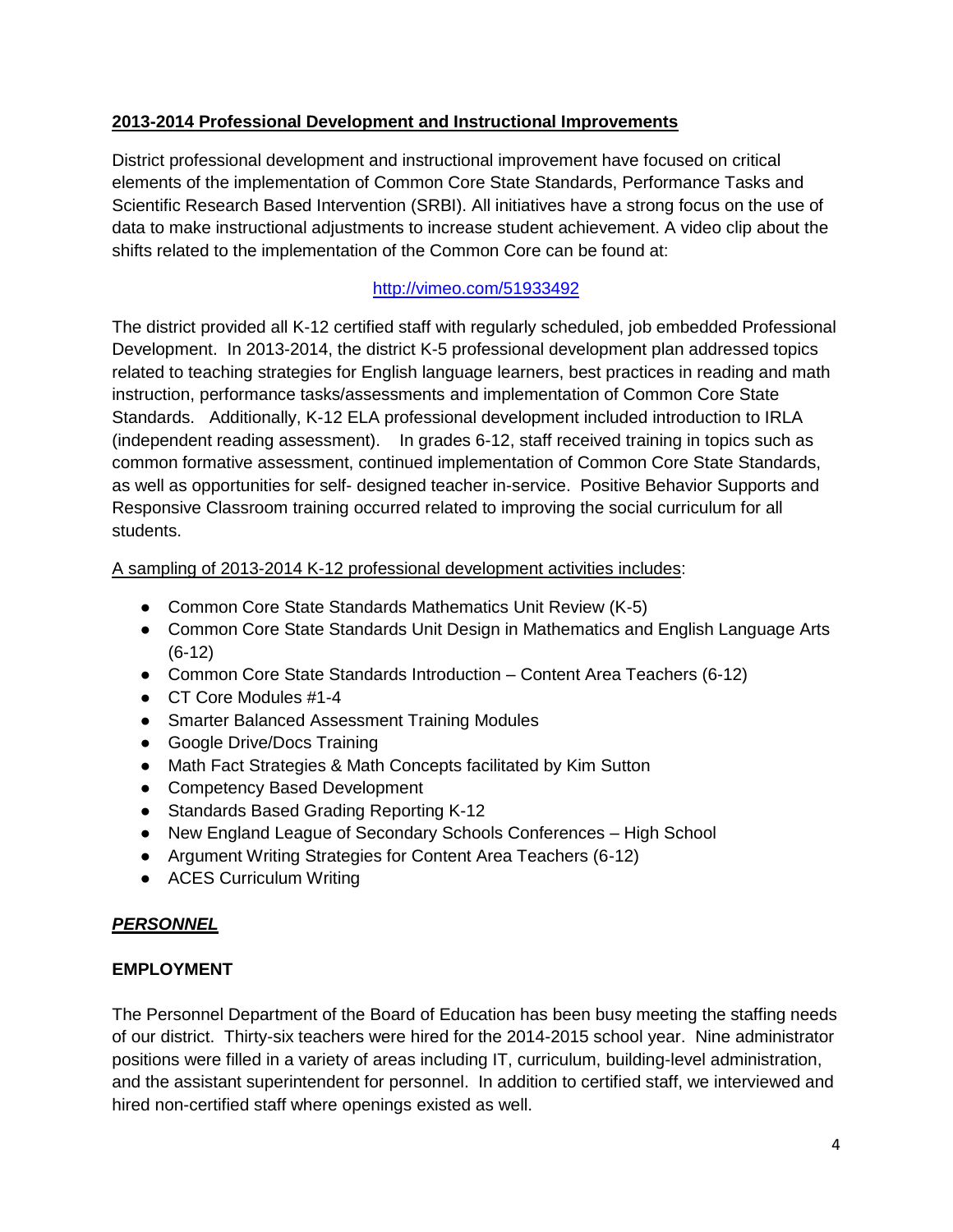## **NEW TEACHER ORIENTATION**

Orientation programs have been conducted for new certified teachers. The New Teacher Orientation was held over two days in late August, and provided our new staff with professional development on a number of issues specific to our school district, as well as initiatives such as the Common Core State Standards, guidelines for educator evaluation, and TEAM, the state of Connecticut teacher induction and certification program. New teachers also had a chance to hear from representatives from Wallingford Public Library, Wallingford Youth and Family Services, and the Spanish Community of Wallingford. Finally, new teachers spent a half a day with their respective administrators to become familiar with their new school. One of the highlights of New Teacher Orientation was a bus tour of the town, which provided everyone with an opportunity to see each school and learn about the history of Wallingford.

#### **EDUCATOR EVALUATION**

Throughout the 2013 - 2014 school year the System for Educator Evaluation and Development (SEED) was implemented. Under the SEED model, educators were evaluated in four different areas including student growth and development, whole-school student learning indicators, observations of teacher performance and practice, and parent feedback. Student outcome data played a significant part in each teacher and administrator's evaluation, as did parent survey data. In addition, the evaluation of teachers and administrators was connected.

A key feature of the SEED model is that it is a growth model intended to improve student learning through growth of the teacher. To that end, professional development with the specific needs of the students our educators serve was provided throughout the year. Ongoing professional development will continue for both teachers and administrators to ensure fidelity across Wallingford Public Schools.

The Wallingford Public Schools' Teacher Evaluation Committee, consisting of both teachers and administrators, provided ongoing monitoring of the new plan in addition to training teachers district-wide regarding all aspects of the evaluation process. The work of this committee resulted in submission of a Wallingford specific evaluation plan that was adapted from the original SEED model to the state. This plan was approved by the state and will be followed in the 2014-15 school year.

#### **NEGOTIATIONS**

Negotiations for the paraprofessional and the secretarial collective bargaining units were conducted during the 2013-2014 academic year. Negotiations have concluded for paraprofessionals. Negotiations with the secretarial union are near completion.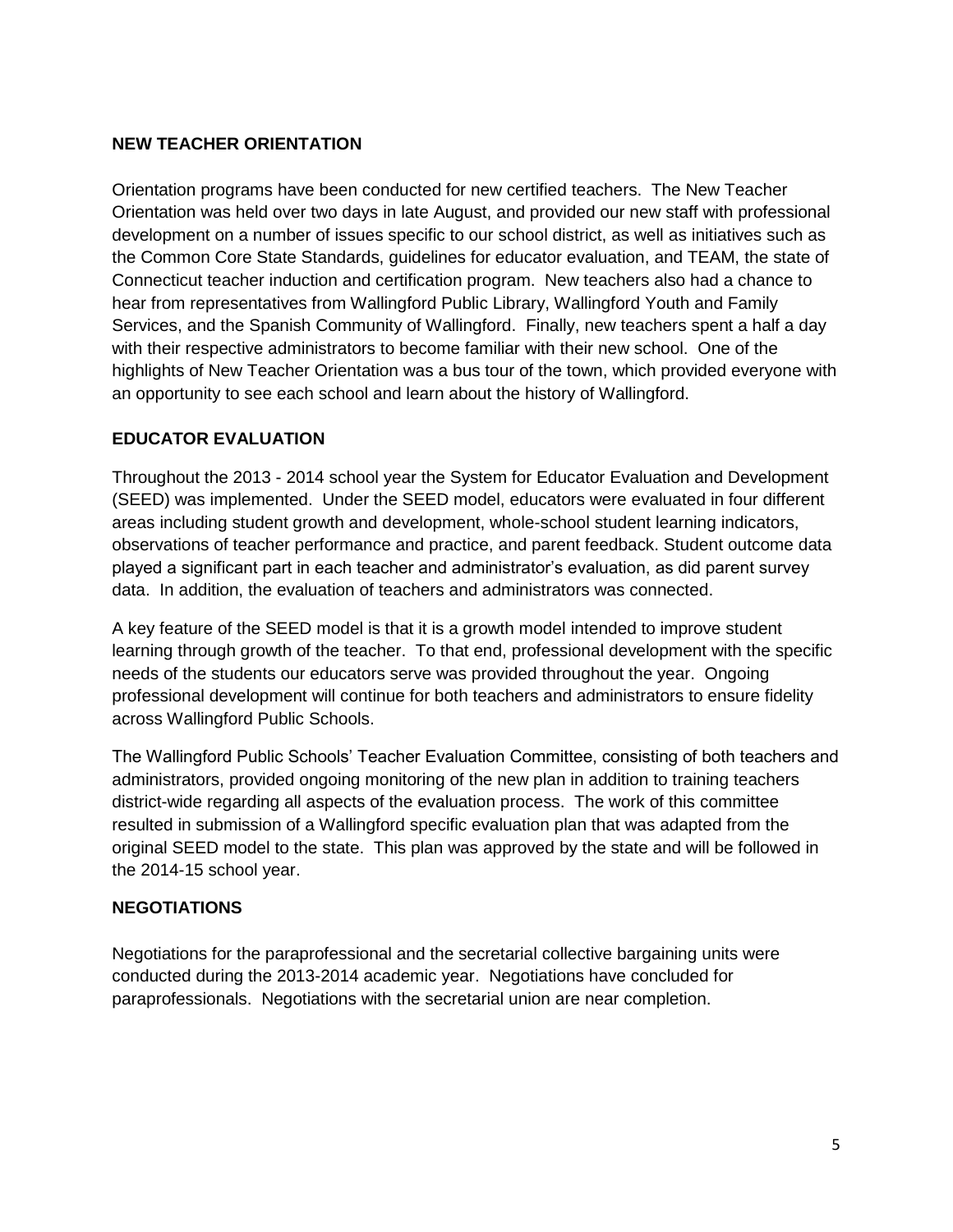#### *BUSINESS OFFICE*

This year the Business Office welcomed Robin Becroft to the Payroll department. In addition, Toni Hale joined the department as an Apprentice Accountant administering state and federal grants and the Wallingford Public School System budget.

A new program was started to pay participating vendors with Visa through Bank of America to automate the accounts payable process. The goal is to reach \$2,000,000 in payments to receive a rebate of approximately 1.5% of payments for technology and facilities initiatives. The program improves efficiency and reduces paper and postage expenses while paying vendors in a timelier manner. The Accounts Payable department also implemented Tyler Content Manager to improve efficiency to file invoices, purchase orders and check payments online instead of on paper. The goal is to move towards less paper by storing documents online.

All school buses have inside cameras to improve the safety of our students by Durham School Services, Inc. A Safety subcommittee was established to discuss transportation safety procedures and policy and how to deter and eliminate traffic violations by motorists for the safety of our students, parents and community.

An Insurance subcommittee was established to discuss the timeline and scope of changes for medical insurance from the Affordable Care Act more commonly known as Obamacare. A medical insurance dependent audit was approved and will continue in the 2014-2015 fiscal year to reenroll employees and eligible dependents for the medical insurance plan with the Wallingford Public School System.

A cross walk provided by our auditors Bloom and Shapiro will be used to meet the statewide initiative being launched to achieve a Uniform Chart of Accounts for all school districts in Connecticut.

The online job submission form in our system wide Copy Center continues to grow in popularity. Copies done on our fleet of Xerox Multifunctional Machines both in the copy center and schools continues to save our district money instead of using very costly laser printers. The Managed Print Services program resulted in a reduction in expenses for toner cartridges and improved the uptime for these printers. Whenever possible jobs should be submitted to the less expensive MFD's. Supplies and service calls are monitored online and over half of service calls were initiated proactively by the devices instead of requiring a staff member to call for service.

I was honored to receive the Celebrated School Business Official of the Year award by the Connecticut Association of School Business Officials for going above and beyond the call of duty as your Business Manager. Criteria for the award include initiatives to maximize financial resources and innovative school business best practices.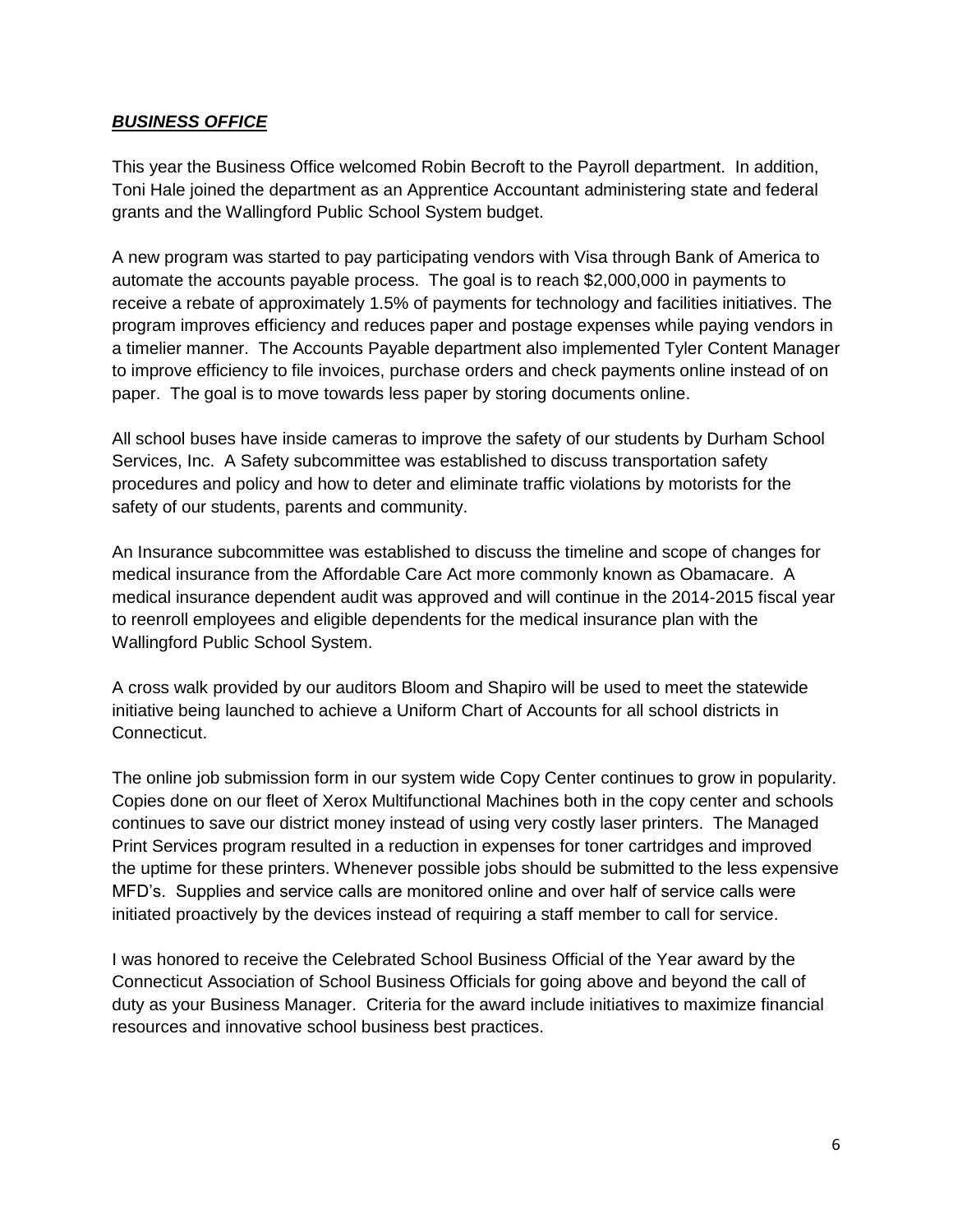## *MAINTENANCE*

Once again the Maintenance Department was very busy this past summer. Among the many projects undertaken were the PCB and Asbestos Abatements at the Lyman Hall High School Cafeterias, ice machine room and a classroom at Moran Middle School. The floor was replaced and the cafeterias have been painted by the custodial staff at Lyman Hall. New speed bumps were installed at Lyman Hall Vo-Ag for increased pedestrian safety. There was also ceiling and lighting replacement in C Hall. Fine-tuning of Lyman Hall High School continues for their upcoming NEASC re-evaluation.

District-wide staff and students came back to parking lots that are pot-hole free and freshly painted lines, thanks to our Ground Staff. In the interest of safety, we have designed a new One Way traffic plan for the rear parking lot as Sheehan High School and installed signage. This was a collaborative effort by Principal Rosemary Duthie, Safety Officer Ed Carpino and Building and Ground Director Marc Deptula.

District-wide our staff and our HVAC vendor installed air conditioning in 9 classrooms to accommodate staff and students with special needs.

Improvements were made to the Sheehan High School for the ADA compliance for handicap parking, bathrooms and dugouts.

At Moran Middle School the baseball field dugouts were renovated giving a great new look from the street side of the school.

Both middle schools had foundation water-proofing done to help keep water and moisture from leaking into basements and crawl spaces.

At Cook Hill Elementary Preschool the playscape was removed and replaced with a new fun play center for students use.

Security upgrades to the schools continued last year. Utilizing the State of Connecticut grant funds, all schools received several technological enhancements to better serve our security needs. We continue to address security matters with the Board of Education and staff.

#### *PUPIL PERSONNEL SERVICES*

Throughout the 2013-14 school year the PPS Department continued its focus of improvement on areas identified in the three year PPS Improvement Plan. A primary focus throughout the 2013-14 school year continued to be on program improvement and professional development. With the requirements of the new teacher and administrator evaluation plan the PPS Department continued its focus on the IEP development process and improved instructional practices to enable student's the opportunity to master IEP goals and objectives. Department student learning objectives focused on improved reading and math outcomes for special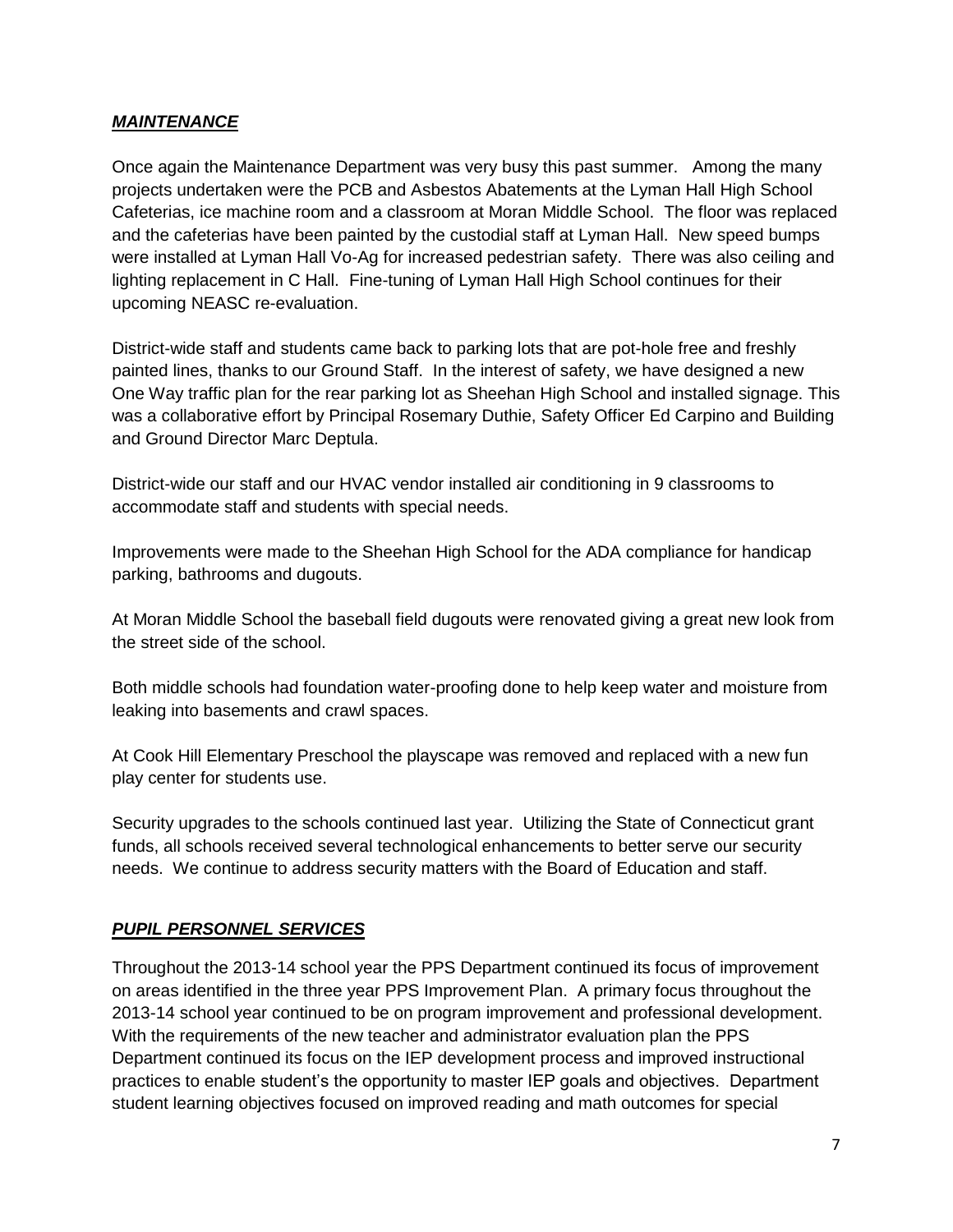education students as well as appropriate and individualized post-secondary transition plans for high school students upon graduation. Related services staff focused student learning objectives on improved social and emotional outcomes for students as well as supporting building level focus on reading and writing skills.

PPS PTAC provided various parent presentations throughout the 2013-14 school year in response to topics requested. Presentations were facilitated by District staff and included information on post-secondary transition planning by students and staff from the ICE-T (Independent Community & Employment Training) program as well as additional information regarding the services and supports available to special education students relative to preparation for life after high school. There was also a presentation by District school psychologists on Executive Functioning skills, and a presentation facilitated by the Director of PPS and one of the District's consultants regarding Learning Disabilities. The PPS Department continues to reach out to its parents in an effort to increase parent participation in PTAC as well. In addition, the PPS PTAC is planning a Special Education Fair on October 28, 2014 at the Oakdale Theater in an effort to assist families in gathering information regarding various community service providers available to assist students with disabilities and their families. Service providers range from special needs financial planners, recreation/leisure service providers, health care providers, medical providers and various private and State agencies that offer support to families and children with disabilities.

The PPS Department continues to be extremely involved in District Management Teams and has worked with District school psychologists and social workers in establishing a screening protocol for identifying students at-risk for social, emotional and behavioral difficulties. The PPS Department has collaborated with the Curriculum Office in determining a universal screening tool to assist in identifying students at-risk for social, emotional, and behavioral interventions. Targeted interventions will be provided and intervention progress will be monitored for effectiveness. Implementation of this universal screening will begin in the fall of 2014. Information regarding this protocol will also be shared with members of the Early Intervention Program (EIP) and Special Services Management Teams, which have been co-chaired by PPS administration.

PPS staff from the A.R.T.S. Academy participated in two days of training on Personalized Learning along with staff from the Educational Enhancement Program (E.E.P.), which was facilitated by members of the District's year one Innovation Team. The PPS department continues its ongoing efforts to engage its most at-risk learners in an effort to keep students committed to their success.

The PPS Department updated its Section 504 paperwork during the 2013-14 school year and continues to collaborate with its staff regarding best practices relative to Section 504 eligibility determination and redetermination. Revised protocols have been established and reviewed with staff to assist in the understanding and implementation of Section 504 requirements. Administrators will also be trained in these requirements.

The PPS Department continues to co-chair the District Climate Management team and worked collaboratively with its members to develop and prepare the district climate parent surveys